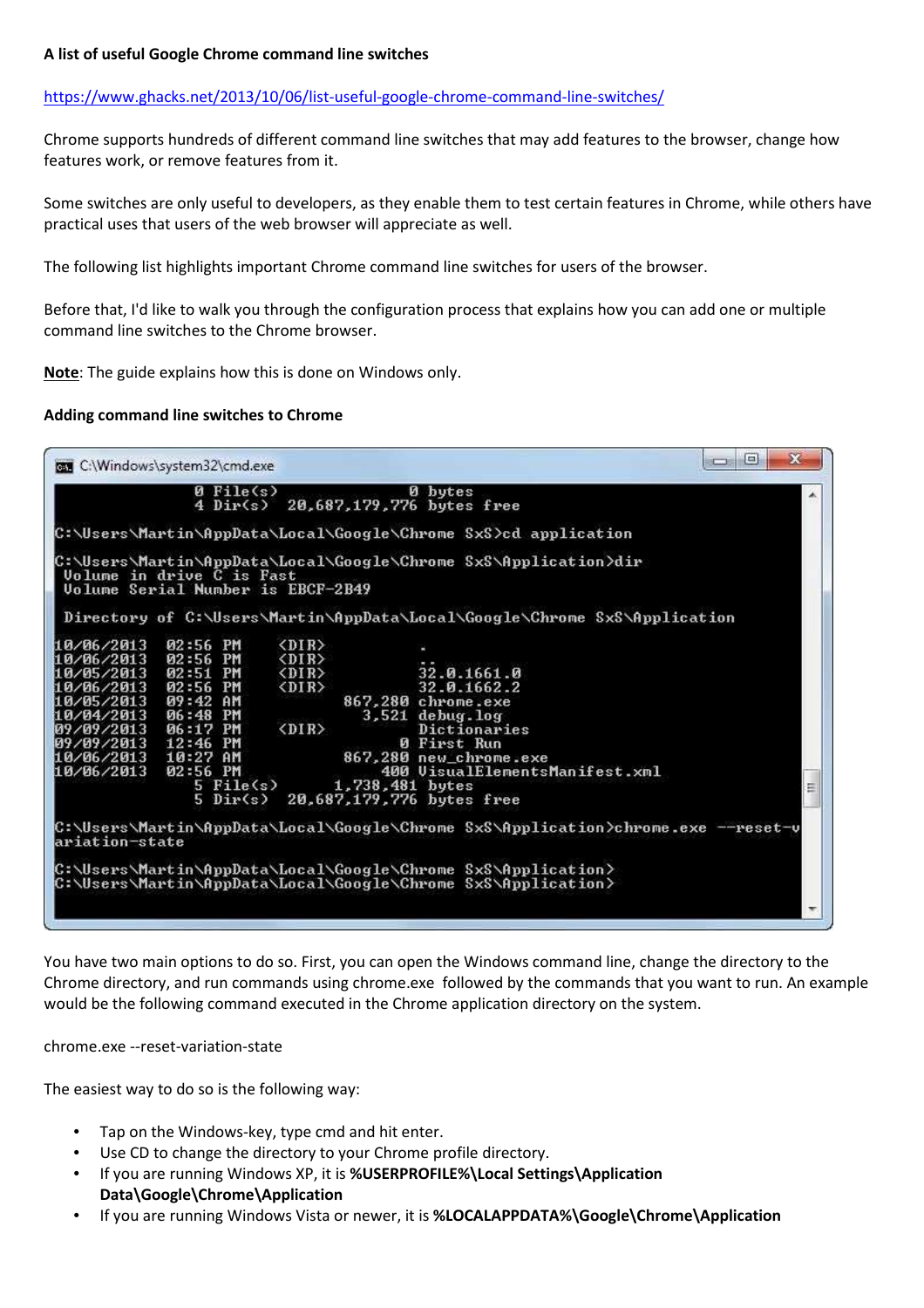• Type chrome.exe followed by the space-key, and then the command line switches you want to run. Note that they always begin with two dashes.

This is great for testing purposes, but if you like a certain command and want to run it at all times, you may want to make those changes permanent so that they are automatically used whenever you load Chrome.

If you are starting Google Chrome from a shortcut, placed on the desktop, taskbar or start menu, then you can easily add command line switches to it. Just right-click the shortcut, locate Google Chrome there, right-click on it and select Properties.

The Shortcut tab should open up automatically. It displays the load path of the browser in the target field. At the end of the field, after the closing ", add a space, and then the command line switches you want to use.

Add another space between each command line switch if you want to use multiple ones.

| General                      |                                              | Previous Versions                                 |
|------------------------------|----------------------------------------------|---------------------------------------------------|
|                              | Shortcut                                     | Compatibility                                     |
|                              | Google Chrome Canary                         |                                                   |
| Target type:                 | Application                                  |                                                   |
| Target location: Application |                                              |                                                   |
| Target:                      |                                              | ication\chrome.exe" -enable-audible-notifications |
|                              |                                              |                                                   |
| Start in:                    | "C:\Users\Martin\AppData\Local\Google\Chrom( |                                                   |
| Shortcut key:                | None                                         |                                                   |
| Run:                         | Nomal window                                 |                                                   |
| Comment:                     | Access the Internet                          |                                                   |
| Open File Location           | Change Icon.                                 | Advanced.                                         |
|                              |                                              |                                                   |

### **Useful Chrome command line switches**

# **Command Description**

| --ash-force-desktop<br>--disable-3d-apis<br>--disable-accelerated-video<br>--disable-background-mode<br>--disable-gpu<br>--disable-plugins | Forces uses of the desktop version of Chrome<br>Disables 3D Apis, including WebGL and Pepper 3D<br>Disables GPU accelerated video<br>Background apps won't continue to run when Chrome exits.<br>Disables hardware acceleration using the GPU<br>Prevents all plugins from running |
|--------------------------------------------------------------------------------------------------------------------------------------------|------------------------------------------------------------------------------------------------------------------------------------------------------------------------------------------------------------------------------------------------------------------------------------|
| --disable-plugins-discovery                                                                                                                | Disables the discovery of missing plugins                                                                                                                                                                                                                                          |
| --disable-preconnect                                                                                                                       | Disables speculative TCP/IP preconnections                                                                                                                                                                                                                                         |